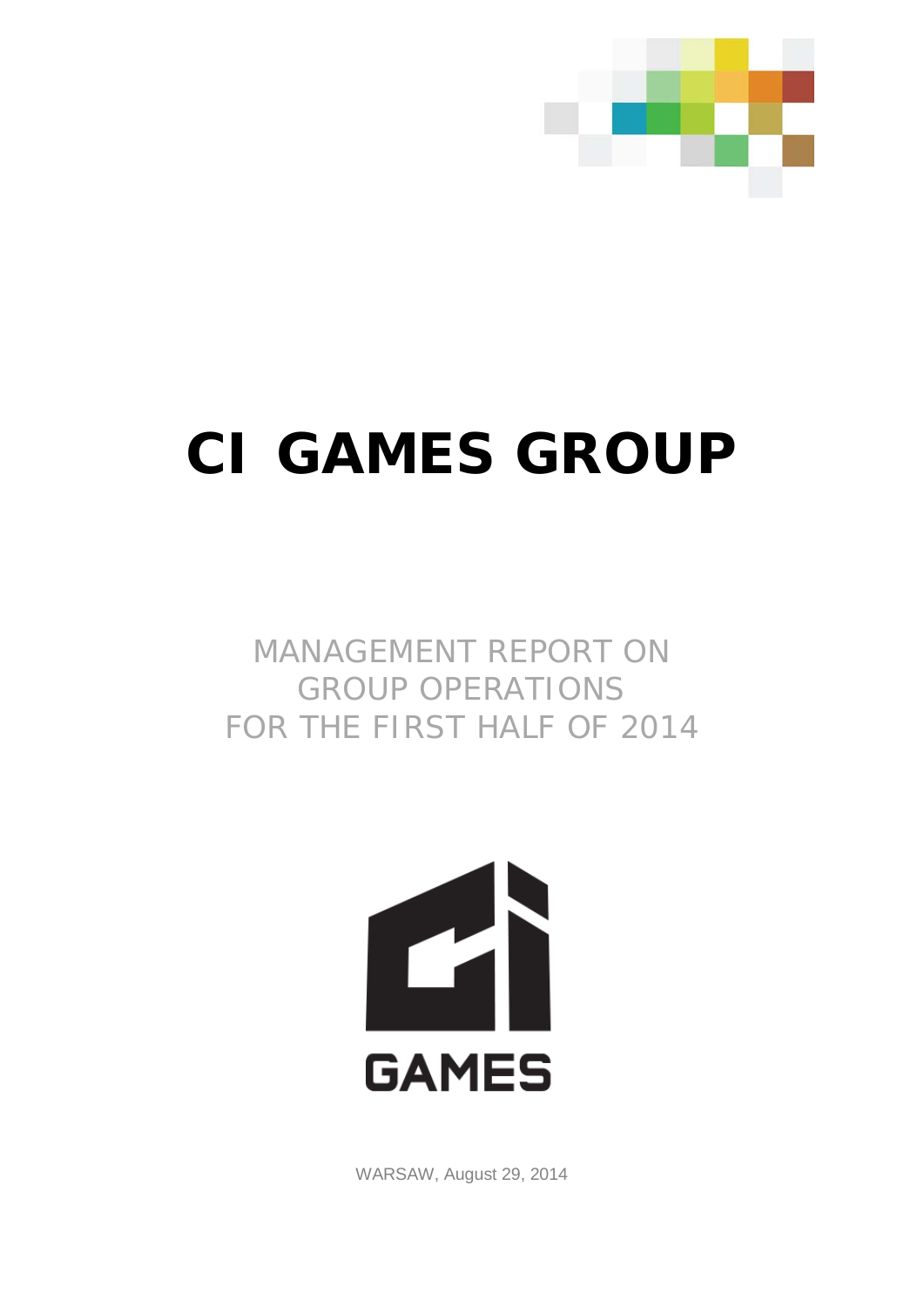#### **CI Games S.A. Management Board Declaration**

Pursuant to the Ordinance of the Minister of Finance of 19 February 2009 (Polish Journal of Laws no. 33, item 259, as amended) *on current and periodic information disclosed by issuers of securities and on the terms for recognizing information required by the provisions of law of a non-member state as equivalent*, the Management Board of CI Games S.A. declares, that to the best of its knowledge, the condensed consolidated interim financial statements and comparative data have been drawn up in accordance with binding accounting principles and correctly, reliably and clearly reflect CI Games Group's financial and asset position, together with its financial performance, and that the interim management report on Group operations contains a true depiction of the development, achievements and situation of the Group, including a description of principal hazards and risks.

The Management Board of CI Games S.A. declares that the entity authorized to audit financial statements performing audit of the Group's condensed consolidated interim financial statements was selected in accordance with the provisions of law and that such entity and the statutory auditors conducting the audit fulfilled the conditions for issue of an impartial and independent report on audit of the financial statements in accordance with binding regulations and professional standards.

**Marek Tymiński Adam Pieniacki** 

President of the Management Board **Member of the Management Board** Member of the Management Board

Warsaw, August 29, 2014

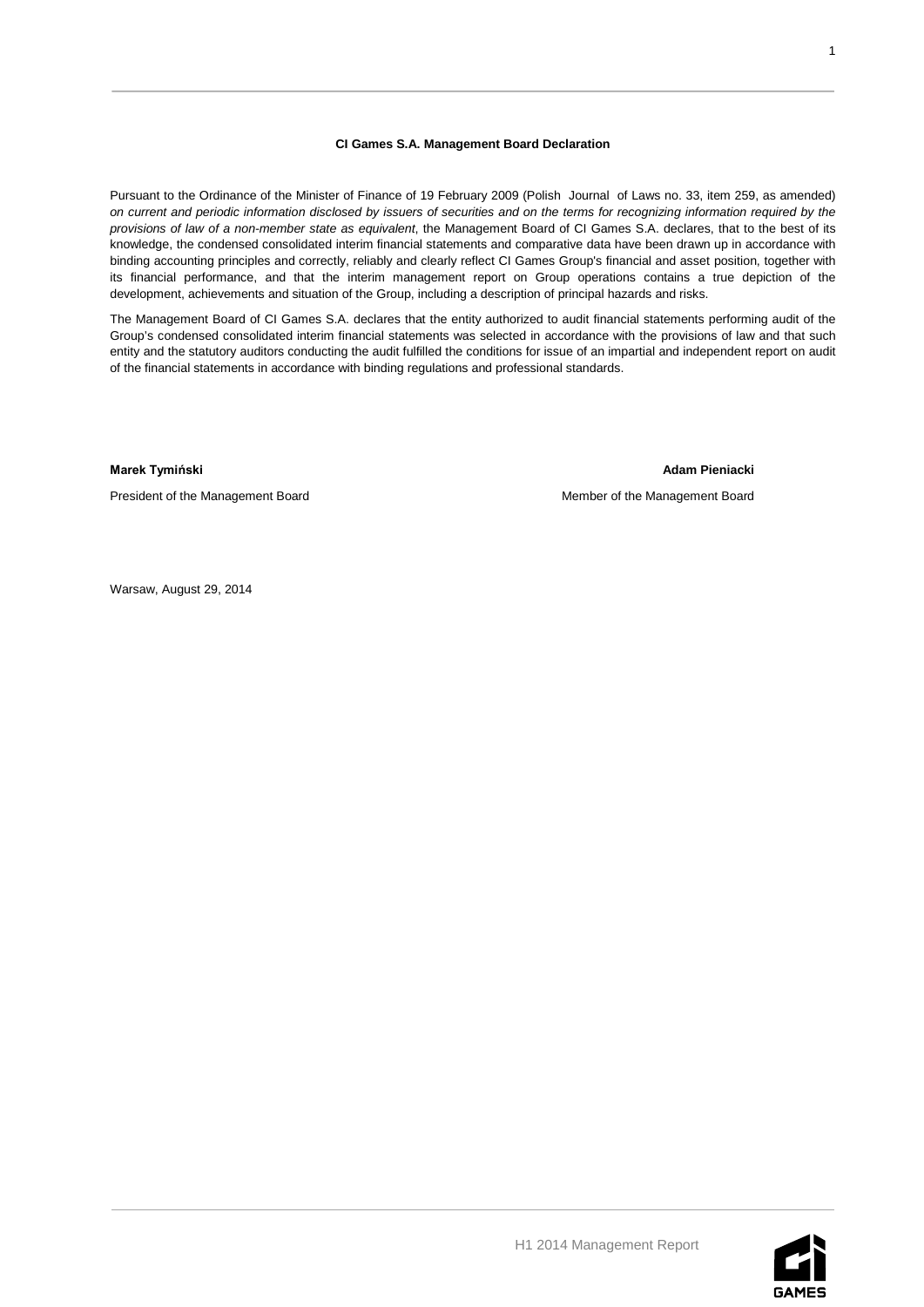# Contents

| 1.  |                                                                                                                                      |  |
|-----|--------------------------------------------------------------------------------------------------------------------------------------|--|
| 2.  |                                                                                                                                      |  |
| 3.  |                                                                                                                                      |  |
| 4.  |                                                                                                                                      |  |
| 5.  | Indication of shareholders directly or indirectly, through subsidiaries, holding at least 5% of total votes at the Issuer's general  |  |
| 6.  |                                                                                                                                      |  |
| 7.  | Indication of proceedings in progress before a court, competent authority for arbitration proceedings or public administration       |  |
| 8.  | Information on significant transactions executed by the Issuer or its subsidiaries with related parties5                             |  |
| 9.  |                                                                                                                                      |  |
| 10. | Other information that the Issuer believes is essential for assessment of its HR, asset or financial situation, financial result and |  |
|     |                                                                                                                                      |  |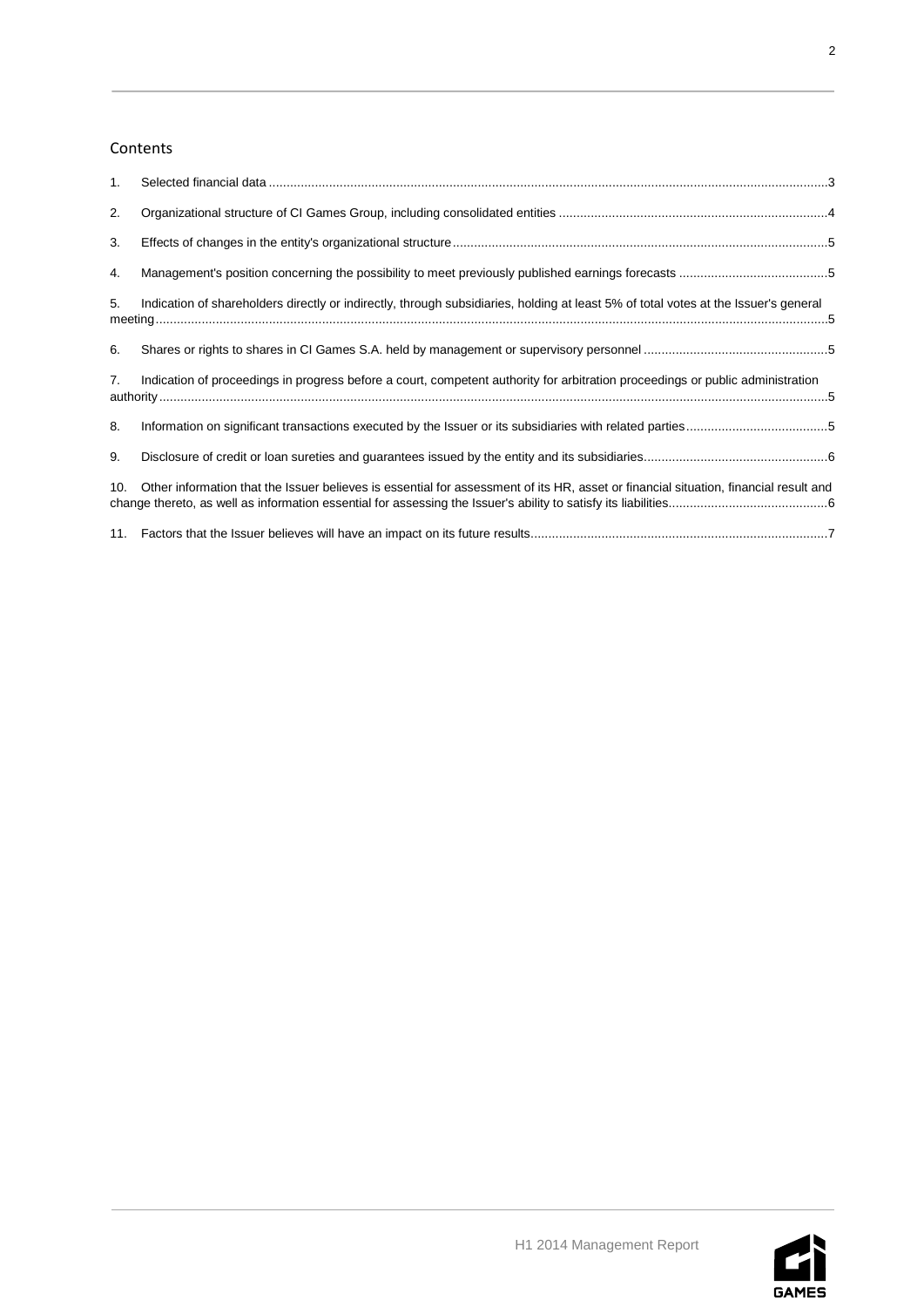# <span id="page-3-0"></span>**1. Selected financial data**

|                                           | H1 2014         |                 | H1 2013         |                 |
|-------------------------------------------|-----------------|-----------------|-----------------|-----------------|
| CONSOLIDATED STATEMENT OF PROFIT AND LOSS | <b>PLN 000s</b> | <b>EUR 000s</b> | <b>PLN 000s</b> | <b>EUR 000s</b> |
| Net revenue from sales                    | 25812           | 6 178           | 92 348          | 21 915          |
| Profit (loss) from operating activities   | $-13266$        | $-3,175$        | 32 386          | 7 685           |
| Gross profit (loss)                       | $-13496$        | $-3230$         | 31 438          | 7 4 6 0         |
| Net profit (loss)                         | $-13.387$       | $-3,204$        | 44 660          | 10 598          |
| Number of shares (in 000s)                | 13 914          | 13 914          | 12 650          | 12 650          |
| Profit (loss) per ordinary share          | $-0.96$         | $-0.23$         | 3.53            | 0.84            |

|                                                |                 | Q2 2014         | Q2 2013         |                 |
|------------------------------------------------|-----------------|-----------------|-----------------|-----------------|
| CONSOLIDATED STATEMENT OF PROFIT AND LOSS      | <b>PLN 000s</b> | <b>EUR 000s</b> | <b>PLN 000s</b> | <b>EUR 000s</b> |
| Net revenue from sales                         | 19 138          | 4 5 9 2 1       | 12953           | 3 0 4 5         |
| <b>Profit (loss) from operating activities</b> | $-11807$        | $-2833$         | 1490            | 350             |
| Gross profit (loss)                            | $-11958$        | $-2869$         | 1 0 0 6         | 236             |
| Net profit (loss)                              | $-11933$        | -2 863          | 20 460          | 4 809           |
| Number of shares (in 000s)                     | 13 914          | 13 914          | 12 650          | 12 650          |
| Profit (loss) per ordinary share               | $-0.86$         | $-0.21$         | 1.62            | 0.38            |

|                                             |           | H1 2014         |                 | H1 2013         |
|---------------------------------------------|-----------|-----------------|-----------------|-----------------|
| <b>CONSOLIDATED STATEMENT OF CASH FLOWS</b> | PLN 000s  | <b>EUR 000s</b> | <b>PLN 000s</b> | <b>EUR 000s</b> |
| Net cash flows from operating activities    | 3 0 2 1   | 723             | 24 966          | 5 9 2 5         |
| Net cash flows from investing activities    | $-15.326$ | $-3668$         | $-13.397$       | $-3179$         |
| Net cash flows from financing activities    | 8 0 9 3   | 1937            | $-19677$        | $-4669$         |
| Net cash flows                              | $-4212$   | $-1008$         | $-8108$         | $-1924$         |

| <b>CONSOLIDATED BALANCE SHEET</b> | Jun 30, 2014    |                 |                 | Jun 30, 2013    |                 | Dec 31, 2013    |  |
|-----------------------------------|-----------------|-----------------|-----------------|-----------------|-----------------|-----------------|--|
|                                   | <b>PLN 000s</b> | <b>EUR 000s</b> | <b>PLN 000s</b> | <b>EUR 000s</b> | <b>PLN 000s</b> | <b>EUR 000s</b> |  |
| Non-current assets                | 66 608          | 16 008          | 66 396          | 15 337          | 68 237          | 16 454          |  |
| Current assets                    | 26 160          | 6 2 8 7         | 34 044          | 7864            | 29 760          | 7 1 7 6         |  |
| <b>Total assets</b>               | 92768           | 22 295          | 100 440         | 23 201          | 97 997          | 23 630          |  |
| Equity                            | 67 334          | 16 183          | 83 532          | 19 295          | 80 547          | 19 422          |  |
| Share capital                     | 1 3 9 1         | 334             | 1 2 6 5         | 292             | 1 3 9 1         | 336             |  |
| Liabilities                       | 25 4 34         | 6 1 1 3         | 16 908          | 3906            | 17 450          | 4 2 0 8         |  |
| Non-current liabilities           | 2 647           | 636             | 1631            | 377             | 1 1 2 2         | 271             |  |
| Current liabilities               | 22 787          | 5 4 7 6         | 15 277          | 3529            | 16 328          | 3 9 3 7         |  |
| Total equity and liabilities      | 92768           | 22 295          | 100 440         | 23 201          | 97 997          | 23 630          |  |





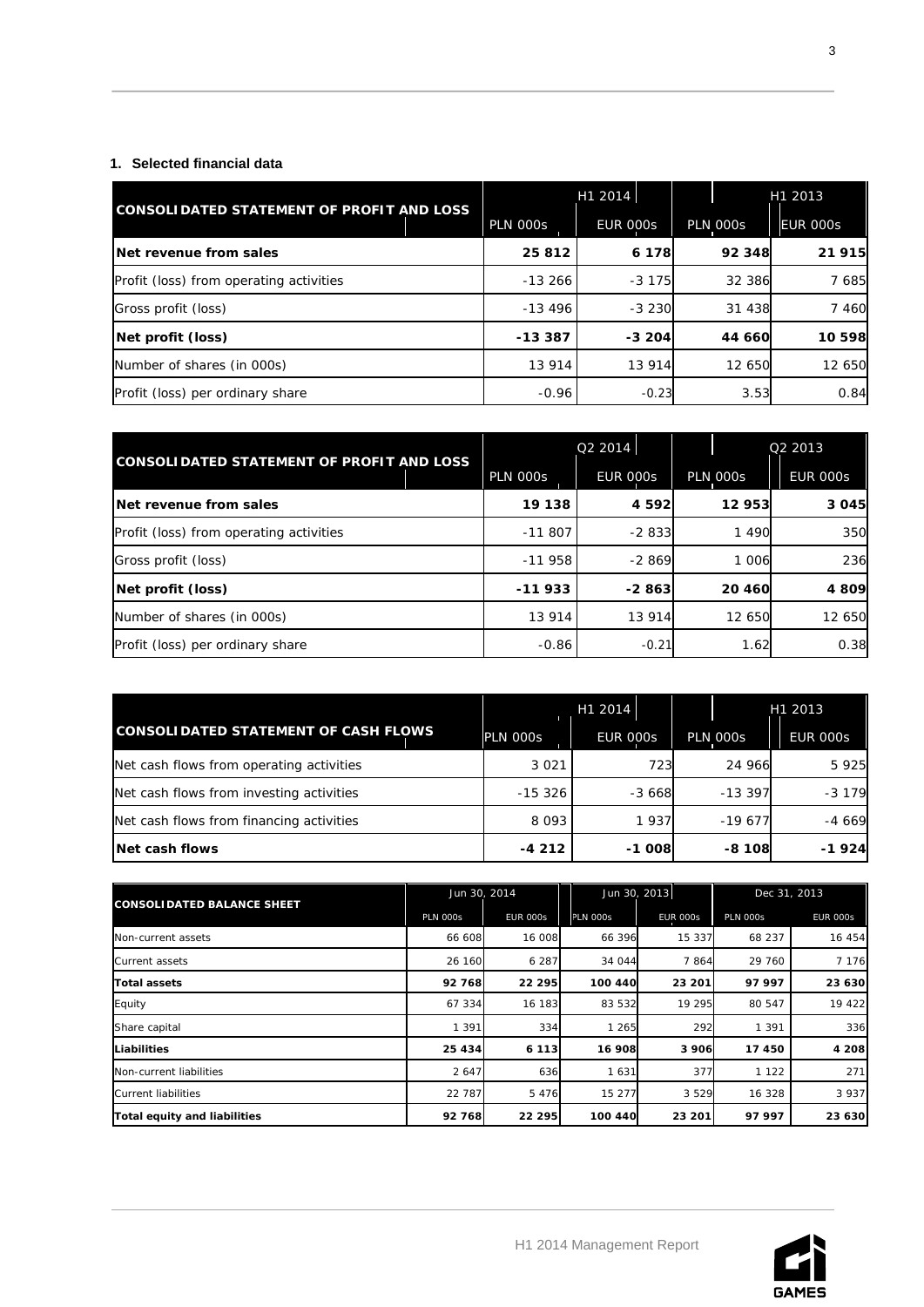# <span id="page-4-0"></span>**2. Organizational structure of CI Games Group, including consolidated entities**

CI Games Group operates in the global video game development and publishing market. The parent company, CI Games S.A., is the first publicly traded company in this sector in Central and Eastern Europe and the first to emerge as an international player and generate outstanding market and financial performance. The Group's strategic goal is to build a portfolio of recognizable brands in the most popular video-game genres, using its advanced know-how and experienced team.

In the gaming market, the Group operates as:

- Developer, with in-house production studios,
- Publisher of own games and licensed products, being responsible for marketing strategy and product roll outs using local distributors,
- Distributor, selling products directly to retail chains and online.

The Group is investing in expanding its management and creative talent through hiring developers with years of experience in managing projects at well-respected studios throughout the world. The Group also works with leading technology providers and makes use of the latest equipment and software. The Issuer has executed agreements on game development and independent distribution with owners of the most popular gaming consoles, i.e. Sony and Microsoft. The Group produces games for currentgeneration platforms (PlayStation®3 and Xbox360®), next-gen (Xbox One® and PlayStation®4), as well as for PCs. In order to maximize sales performance and marketing potential, CI Games collaborates with international distributors who operate in specific regional markets and are responsible for implementing promotional plans.

Through combining the above three functions, the Group is able to effectively control the game development and distribution process.

Composition of CI Games Group at June 30, 2014:

- **CI Games S.A.** (formerly City Interactive S.A.) a Warsaw-based company. Share capital of PLN 1 391 449.90. Group parent.
- **CI Games USA Inc**. (formerly City Interactive USA Inc.) a company having its registered office in Delaware, USA. Share capital USD 50 000. 100% of shares held by CI Games S.A. Company subject to consolidation from Q2 2008.
- **CI Games Germany GmbH** (formerly City Interactive Germany GmbH) a company having its registered office in Frankfurt am Main, Germany. Share capital of EUR 25 000. 100% of shares held by CI Games S.A. Company subject to consolidation from Q2 2008.
- **City Interactive S.R.L.** a company having its registered office in Bucharest, Romania. 100% of shares held by CI Games S.A. Subject to consolidation from Q4 2011. On November 7, 2013, the company filed for bankruptcy at the VII Civil Division, Court in Bucharest.
- **Business Area Sp. z o.o.**  a company having its registered office in Warsaw, subject to consolidation from Q3 2010. Share capital PLN 5 000. 100% of shares held by CI Games S.A.
- **Business Area Sp. z o.o. Spółka Jawna** (transformed from Business Area Sp. z o.o. S.K.A.) a Warsaw-based company. Share capital of PLN 1 050 000. Subject to consolidation from Q1 2013. On September 26, 2013, Business Area Spółka z ograniczoną odpowiedzialnością S.K.A. was transformed into Business Area Spółka z ograniczoną odpowiedzialnością Spółka Jawna.
- **CI Games Spółka Akcyjna Spółka Jawna** (transformed from CI Games IP Sp. z o.o.) a Warsaw-based company. Share capital of PLN 114 092 350. On May 13, 2013, pursuant to an agreement between CI Games Cyprus Ltd. and Business Area Spółka z ograniczoną odpowiedzialnością S.K.A., a 99.99% stake held by CI Games Cyprus Ltd. was transferred to Business Area Spółka z ograniczoną odpowiedzialnością S.K.A.; a 0.01% stake is held by the Group's parent. Subject to consolidation from Q1 2013. On September 19, 2013, CI Games IP Sp. z o.o. was transformed into CI Games Spółka Akcyjna Spółka Jawna.
- **CI Games Cyprus Ltd.** a company headquartered in Nicosia, Cyprus. Share capital of EUR 1 200. 100% of shares held by CI Games S.A. Company subject to consolidation from Q1 2013.
- **City Interactive Canada Inc.**  a company based in Ontario, Canada, established in October 2010. Share capital CAD 10.00. 100% of shares held by CI Games S.A. The company is not subject to consolidation with regard to the fact that its financial results are immaterial for assessment of the Issuer's situation.

On February 6, 2013 the Issuer sold a 100% stake in City Interactive Spain S.L., a company based in Madrid, Spain.

Furthermore, throughout 2008 CI Games S.A. acquired shares in the following entities operating in South America and subsequently in 2009 opted out of their further development. Currently these entities are not subject to consolidation, as their operations have been discontinued and the Parent has recognized appropriate provisions:

• City Interactive Peru SAC (formerly UCRONICS SAC) – a company having its registered office in Lima, Peru. 99% share. Share capital SOL 2 436 650. The company was subject to consolidation from the date of acquisition of a controlling block of shares to the end of 2008.



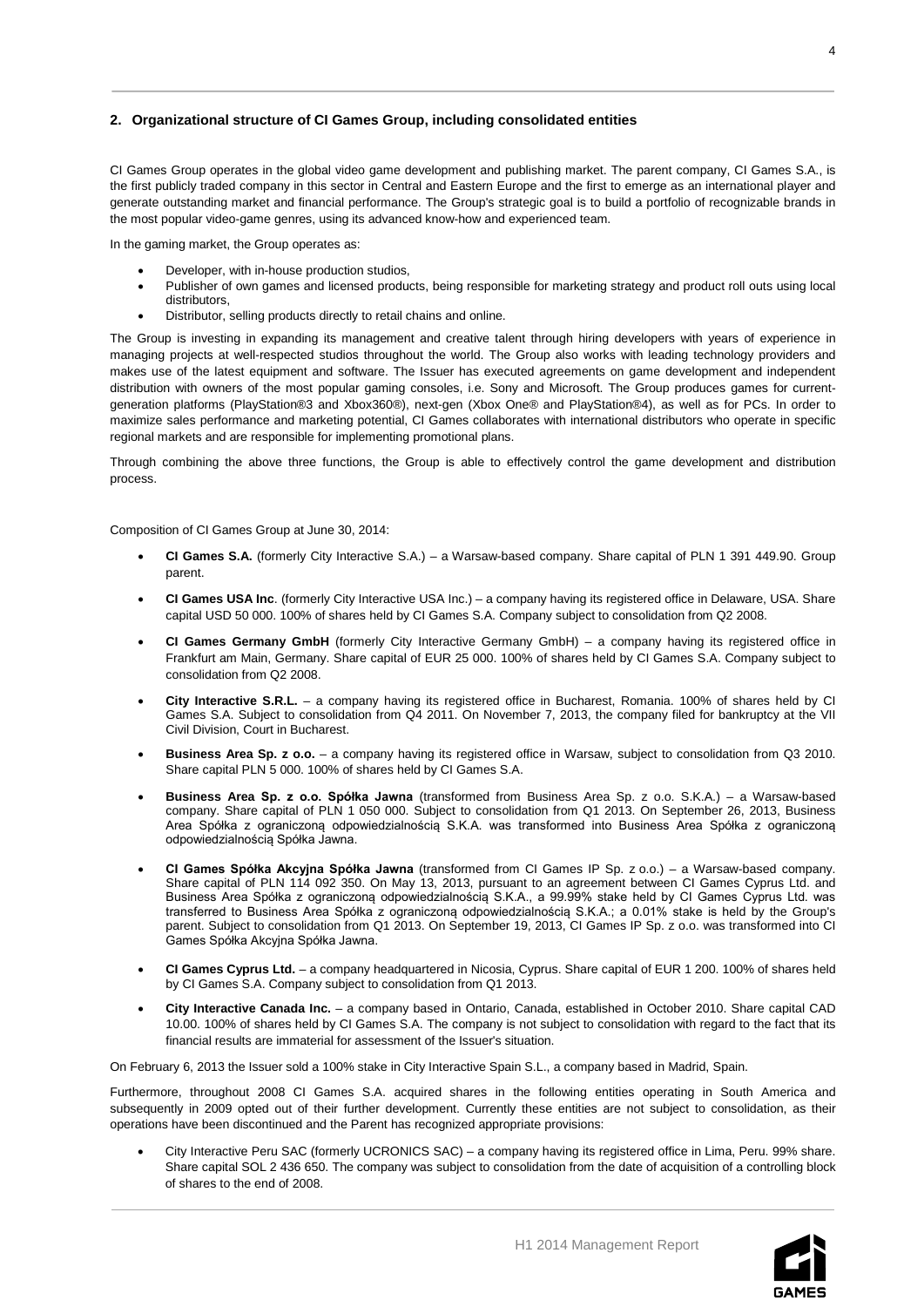- City Interactive Jogos Electronicos LTDA a company having its registered office in Sao Paulo, Brazil. Founding capital of BRL 100 000. 90% share, remaining 10% held by CI Games USA, Inc.
- City Interactive Mexico S.A. de C.V. company having its registered office in Mexico City, Mexico. Founding capital of MEX 50 000. 95% share, remaining 5% held by CI Games USA, Inc.

# <span id="page-5-0"></span>**3. Effects of changes in the entity's organizational structure**

From January 1, 2014 to the date this report was published, the Issuer did not make changes to its organizational structure.

# <span id="page-5-1"></span>**4. Management's position concerning the possibility to meet previously published earnings forecasts**

<span id="page-5-2"></span>The Management Board of CI Games S.A. did not publish financial guidance for the Company or the Group for the first half of 2014.

# **5. Indication of shareholders directly or indirectly, through subsidiaries, holding at least 5% of total votes at the Issuer's general meeting**

The total number of votes at the general meeting of the parent, CI Games S.A., is 13 914 999.

CI Games S.A. shareholding structure at publication of this report:

| <b>Item</b>        | <b>Number of shares</b> | % in share capital | <b>Number of votes</b><br>at GM | % of votes at GM |
|--------------------|-------------------------|--------------------|---------------------------------|------------------|
| Marek Tymiński     | 6 356 357               | 45.68%             | 6 356 357                       | 45.68%           |
| Quercus TFI S.A.   | 846 962                 | 6.09%              | 846 962                         | 6.09%            |
| Other shareholders | 6711680                 | 48.23%             | 6711680                         | 48.23%           |

From January 1, 2014 to the date on which this report was published, there were no changes to the ownership structure of major share interests in the Issuer.

### <span id="page-5-3"></span>**6. Shares or rights to shares in CI Games S.A. held by management or supervisory personnel**

| Person            | <b>Position</b>                      | As at January<br>1, 2014 (end of<br>the reporting<br>period) | Increase in<br>shareholding during<br>the period from<br><b>January 1, 2014 to</b><br>June 30, 2014 | Decrease in<br>shareholding during<br>the period from<br>January 1, 2014 to<br>June 30, 2014 | As at August 29,<br>2014 (report<br>publication date) |
|-------------------|--------------------------------------|--------------------------------------------------------------|-----------------------------------------------------------------------------------------------------|----------------------------------------------------------------------------------------------|-------------------------------------------------------|
| Marek<br>Tymiński | President of the<br>Management Board | 6 356 357                                                    |                                                                                                     |                                                                                              | 6 356 357                                             |
| Lech Tymiński     | Member of the<br>supervisory board   | 9565                                                         |                                                                                                     |                                                                                              | 9565                                                  |

# <span id="page-5-4"></span>**7. Indication of proceedings in progress before a court, competent authority for arbitration proceedings or public administration authority**

As at the date this report was published, the Issuer's management was not aware of any substantial on-going proceedings (valued at more than 10% of the Issuer's equity) involving the Parent or its subsidiaries.

### <span id="page-5-5"></span>**8. Information on significant transactions executed by the Issuer or its subsidiaries with related parties**

During the reporting period, the Company did not execute material transactions with related parties, and those that were executed were on market terms.

5

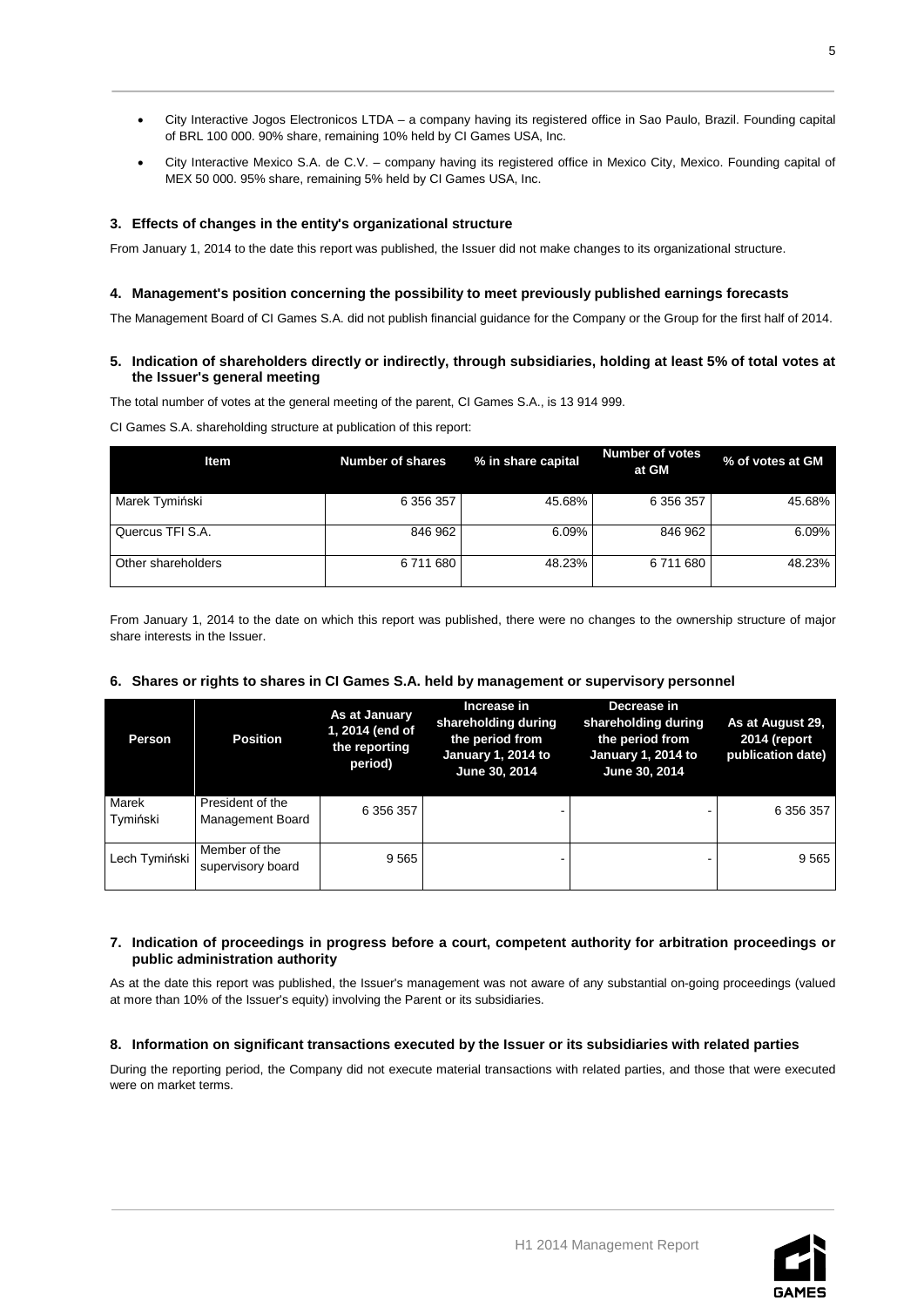<span id="page-6-0"></span>**9. Disclosure of credit or loan sureties and guarantees issued by the entity and its subsidiaries**

| <b>Borrower</b>          | <b>Total contractual</b><br>amount | <b>Repayment date</b> | Loan and interest<br>amount in foreign<br>currency | <b>Loan and interest</b><br>amount in PLN |
|--------------------------|------------------------------------|-----------------------|----------------------------------------------------|-------------------------------------------|
| CI Games Germany<br>GmbH | EUR 80 000                         | January 9, 2015       | EUR 81 255                                         | 336 982                                   |

#### <span id="page-6-1"></span>**10. Other information that the Issuer believes is essential for assessment of its HR, asset or financial situation, financial result and change thereto, as well as information essential for assessing the Issuer's ability to satisfy its liabilities**

The Group's revenue structure by product was as follows:

| <b>Sales structure</b> | H1 2014 | Q2 2014 | H1 2013 | Q2 2013 |
|------------------------|---------|---------|---------|---------|
| PS <sub>3</sub>        | 51%     | 52%     | 46%     | 48%     |
| <b>XBOX</b>            | 35%     | 35%     | 40%     | 33%     |
| Wii                    | 1%      | 0%      | 1%      | 2%      |
| Total consoles         | 86%     | 87%     | 87%     | 83%     |
| <b>PC</b>              | 14%     | 13%     | 13%     | 17%     |

The Group posted PLN 25.8 million in first-half net revenue from sales, denoting a PLN 66.5 million decrease from H1 2013. The main factor explaining the difference in the two periods being compared was excellent sales performance of Sniper: Ghost Warrior 2 during H1 2013.

On June 13, 2014 Enemy Front was released for PlayStation® 3, Xbox360® and PC. In the first run, the Company sold well over 300 000 copies to distributors in the U.S. and Europe.

First-half revenue from sales was decreased by rebates and discounts connected with Enemy Front sales, amounting to approx. PLN 6 million. Despite the net loss, first-half EBITDA was positive at PLN 4.8 million.

During H1 2014, the Group's net loss reached PLN 13.4 million.

CI Games Group's balance sheet total at June 30, 2014 was PLN 92.8 million, a 7.6% decrease in comparison with June 30, 2013.

As at June 30, 2014, non-current assets recorded on the balance sheet amounted to PLN 66.6 million and practically did not change from June 30, 2013.

The Group's current assets at June 30, 2014 were PLN 26.1 million, down 23% from the same period last year, resulting mainly from a PLN 5.7 million decline in receivables. Cash at the end of June was PLN 7 million, down by PLN 1.3 million, i.e. 16%, compared with the end of June 2013.

Group equity at June 30, 2014 was PLN 67.3 million (72% of the balance sheet total), meaning a PLN 16 million (19%) decrease from June 30, 2013. The decrease in equity mainly results from the PLN 13.3 million loss generated in H1 2014.

The Group's liabilities, amounting to PLN 25.4 million, grew by PLN 8.5 million, compared with the end of June 2013. This was chiefly the result of bond issues and a new credit facility.

Trade payables declined by PLN 3.3 million in relation to the end of June 2013.

In connection with completing the work on Enemy Front, certain decisions were made regarding optimization of the Company's organizational structure and liquidation of branches, which should positively affect cash flows.

Net cash flows from operating activities amounted to PLN 3 million.

Net cash flows from investing activities were negative, at PLN -15.3 million. The largest impact on cash flows from investing activities came from expenditures connected with financing Enemy Front and Lords of the Fallen development works.

Net cash flows from financing activities were positive (PLN 8 million), resulting from application of reverse factoring of PLN 4.4 million and use of a credit facility.

Cash and cash equivalents at the end of the reporting period amounted to PLN 7 million.

At June 30, 2014, the Group did not have any open hedging transactions.



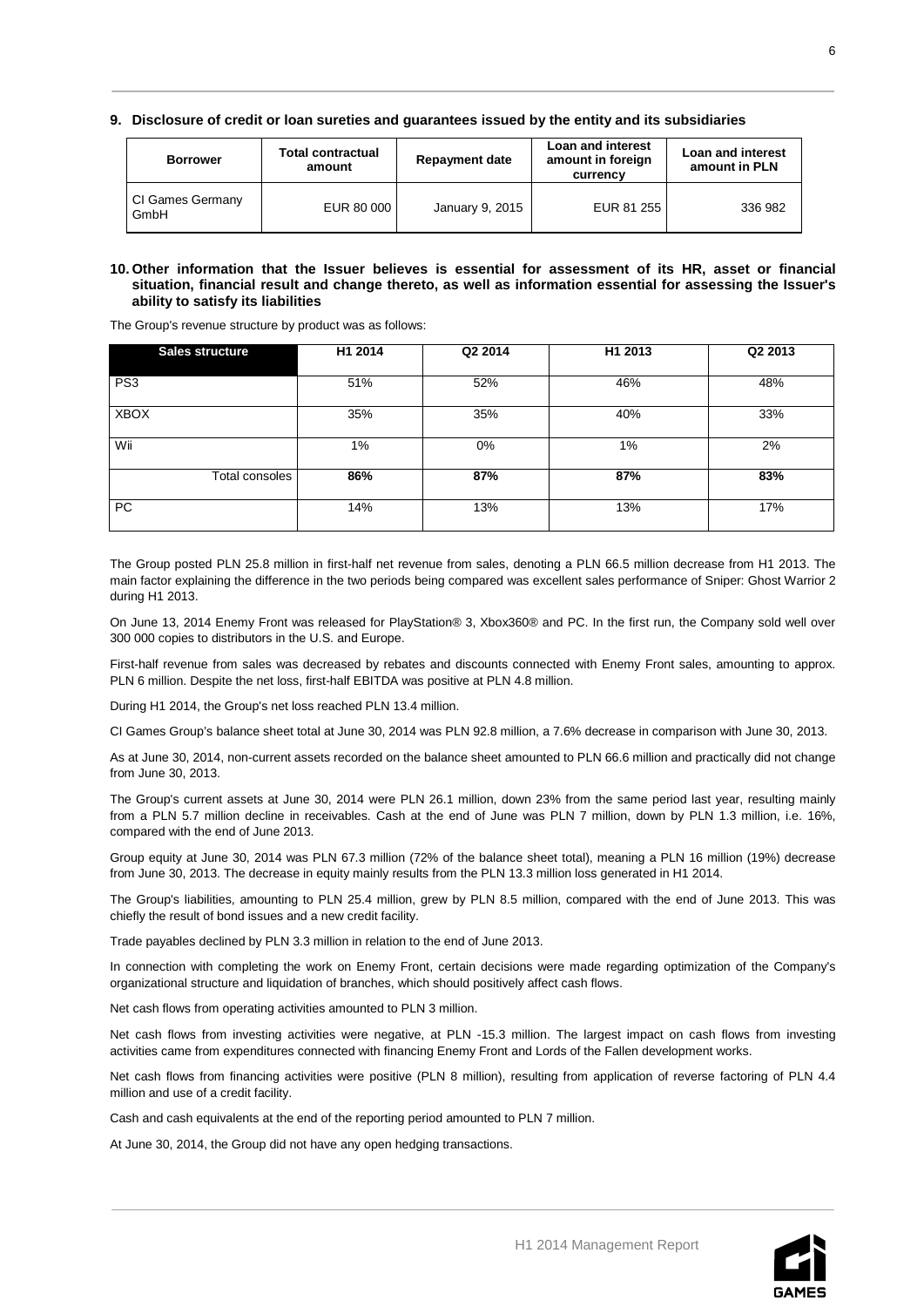#### <span id="page-7-0"></span>**11. Factors that the Issuer believes will have an impact on its future results**

The main external factors, according to the Issuer, are as follows:

#### **Macroeconomic risk**

The video game market, which is where CI Games Group operates, is highly competitive, and technology and consumer interests change rapidly. A significant factor that exerts a negative impact on operational efficiently are the macroeconomic fluctuations in specific markets. In order to minimize risk, the Group develops its operations on a global scale, independently releasing products in all of the most significant markets around the world. In recent years the entertainment industry has been developing dynamically, and it is estimated that the value of the video gaming market has already exceed that of the film industry.

#### **Competition risk**

The Group operates in a market where the leading position is held by companies with strong, established positions. The Group efficiently utilizes its key assets: experienced team, worldwide distribution network and cost advantage linked with lower profitability thresholds in relation to other, much larger developers. A flat organizational structure enables flexibility and short reaction time. The Group is currently developing games for new-gen consoles (Sony PlayStation4®, XboxOne®) and PCs that have high commercial potential and are competitive against other offerings on the market.

#### **Rick of change in trends**

The Group operates in the new technology and virtual entertainment fields, where product life cycles are relatively short. What cannot be counted out is the risk of new solutions appearing, meaning that the products offered by the Group cease to be attractive and do not ensure the desired revenue. In order to minimize this risk a strategy has been adopted to follow trends and offer a range on the market which is proven and enjoys success amongst customers, rather than setting trends, a strategy which is a lot more expensive and risky.

CI Games Group's principal activities in this field are based on continuous monitoring of the market with regard to the development of new technologies (e.g. 3D) and managing new segments created by new consoles, mobile devices and online.

The current project pipeline ensures diversification of CI Games' product range and mitigates market risk.

#### **Risk of changes in legal and regulations**

Frequent changes in legal and tax regulations in Poland and other markets constitute a threat to the Issuer's operations. This concerns the regulation and interpretation of regulations connected with intellectual property, capital market, labor law and social security, tax law and regulations concerning commercial law. In some countries the issue of banning video games containing elements of violence is frequently raised. There is thus a risk of changes in regulations in a country where the Group sells its products which could have a negative impact on the Group's financial performance.

At the same time the Group undertakes activities aimed at eliminating risk through cooperating with specialist law firms around the world as well as insuring its entire catalog against product liability.

#### **Currency risk**

Most of the Group's revenue in H1 2014 was generated in two currencies: EUR and USD. The Parent hedges currency risk through incurring liabilities in these currencies.

The risk factors directly connected with the Group's operations include:

#### **Risk associated with loss of key employees**

The Group's success is to a large extent dependent on the knowledge and experience of employees. This is a characteristic feature of video game developers in a business where the key assets are intangible. In this market it is difficult to seek out qualified industry specialists. The recruitment of new employees is furthermore combined with the period of their introduction to work, resulting in a temporary decrease in productivity.

#### **Risk associated with loss of key customers**

Sales operations are conducted on the basis of a developed retail network in Poland and on close cooperation with international distributors from around the world. This is a risk associated with the termination of distribution agreements or the bankruptcy of entities engaged in distribution which are formal purchasers of goods and for which the Group is a creditor. In order to minimize the

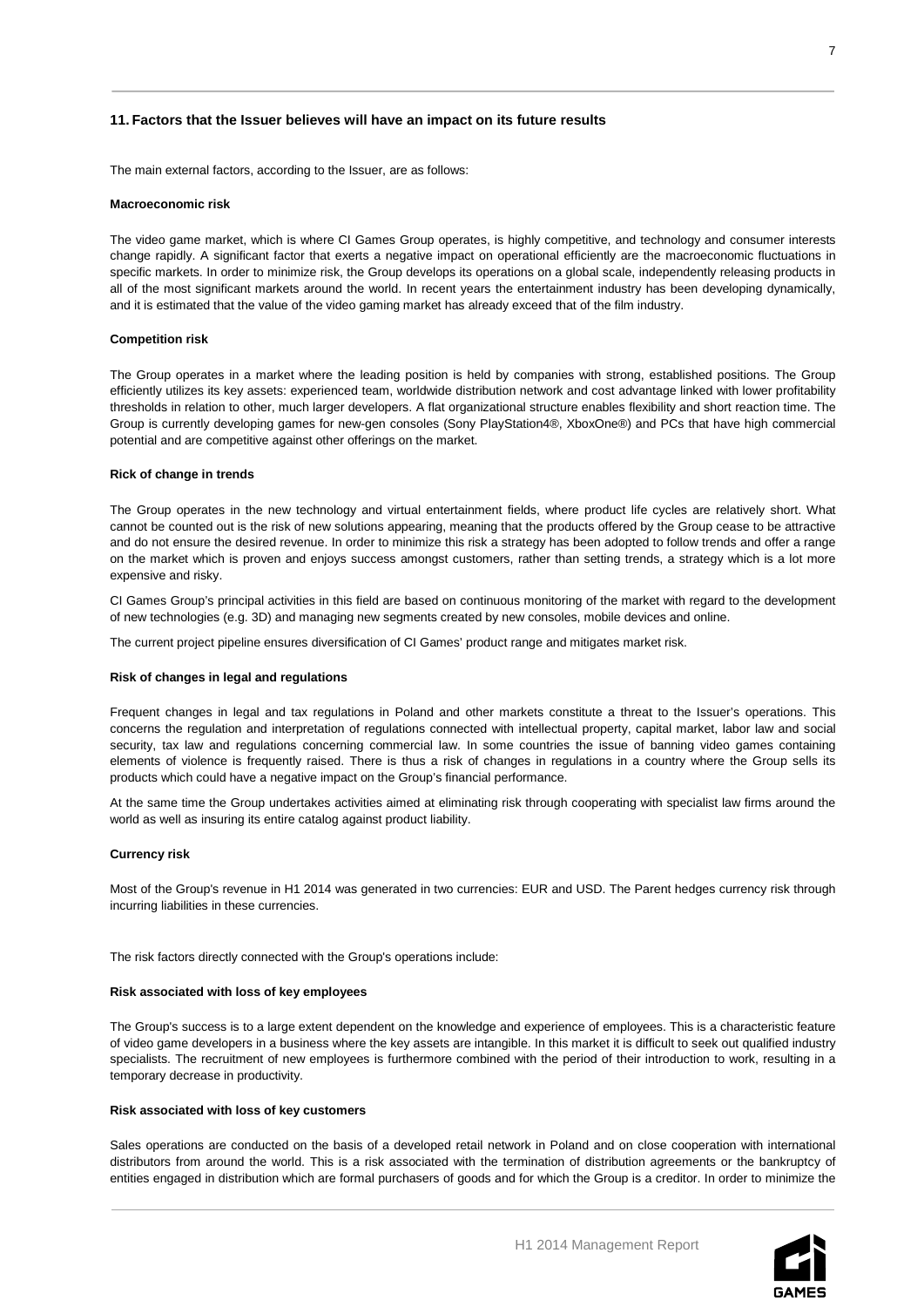#### **Supplier risk**

One risk area related to suppliers is the introduction of titles on specific consoles and cooperation with their owners during the certification process. Non-acquisition of certification and the potential for termination of release agreements for consoles are two main elements of risk which exist in reality and may have an impact on the Group's financial results. It should however be emphasized that the Group makes specific efforts to meticulously fulfill and perform all obligations under agreements entered into between such entities and the Issuer or its subsidiaries. Payments connected with the release of games for consoles formed the main part of the Group's commercial liabilities during the reporting period and are always paid on time.

#### **Corporate growth risk**

The rising costs of game development may lead to an increase in the need for external financing. Should the need to finance additional projects arise, the Parent, CI Games S.A., has the capability to raise capital from the financial markets.

#### **Product portfolio risk**

The video game market is driven by expectations connected with the release of new products. There is a risk that some products are finished later than planned, which as a consequence has a negative impact on cash flows generated and the financial result in specific periods.

Internal factors which can cause the delay of a release include difficulties in specifying the time needed to finish production and inspect the quality of a game in order for it to fulfill all expectations relating to quality. The release of a game that does not fulfill the high standards adopted by the Group could have a negative impact not just on the anticipated revenues from sale of this specific product but could also weaken the Company's image.

An external factor capable of resulting in the decision to postpone a release is the market situation, since an important element of the decision-making process is release of a game when competition from other products is at its lowest. Amongst other external factors a significant element is supplier delays in timely preparation of ordered game components.

In many instances rescheduling of a release is connected with an element of marketing known as the "long-awaited game," which is beneficial in creating a product image.

An additional aspect is the risk of companies or external persons threatening Group companies with legal action concerning copyrights to games, their elements, trademarks or reserved names for specific products. Operations in the United States are particularly exposed to this risk since this jurisdiction is characterized by strict legislation. In order to avoid losses here, the Group hires law firms specializing in intellectual property law and registers the trademarks of its products. In submitting such an application to protect trademarks in the European Union and in other countries around the world, availability in specific markets is verified and the risk of violating third party trademarks is estimated.

#### **Liquidity risk**

The Group is exposed to liquidity risk. Protection against the risk of customer default is ensured through analyzing their financial condition and monitoring payment of receivables on an on-going basis. The Parent is also able to raise capital through bank debt and bond issues.

Main market opportunities and perspectives:

#### **Market changes**

In the fall of 2013, PlayStation®4 and XboxOne® hit the market. It is estimated that about 15 million of the new consoles have been sold so far, which accounts for 70% of the value of total games sales. There are about 150 million previous-generation consoles in the market (PS®3 and Xbox360®), however games for these and for PCs account for approx. 30% of total games sales. The shift in games sales to new consoles in developed markets came sooner than expected, which is the result of the "new effect" and more attractive pricing of the new consoles.

### **Lords of the Fallen release**

Work is continuing on the Lords of the Fallen, an RPG being produced for new-gen consoles: PlayStation®4 and XboxOne®. The U.S. release is scheduled for October 28, 2014 and the Europe release for October 31, 2014.